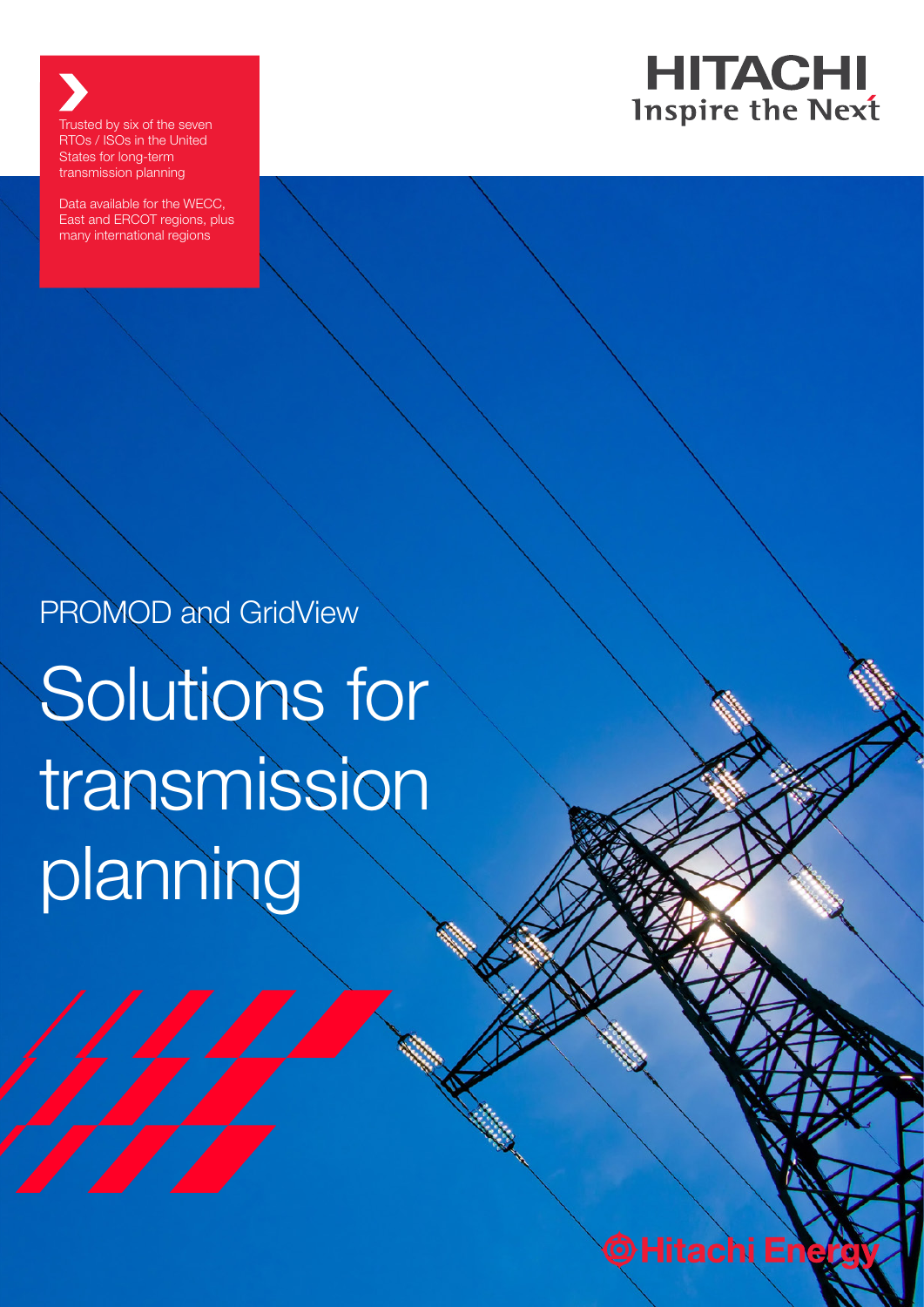# Are you ready for the new challenges of planning for a vastly more complex transmission grid of the future?

# Industry challenges

The ongoing changes in the electrical industry around the country have brought fundamental challenges to the way the industry conducts its business and to the way the physical transmission systems are utilized. The increasing volumes of energy transactions over longer distances are stressing the transmission systems in ways not anticipated by system planners in the past. New transmission projects must be planned and constructed to meet the growing needs of the grid.

The winners in the new paradigm will be those who can efficiently manage risks such as generator-forced outages, transmission line outages, congestion, fuel prices and load forecasts.

Power marketers also play in the long-term, day–ahead and real-time markets, and need to predict what the price will be under likely scenarios. With billions of dollars at stake, they need to assess the exposed risks that can change with every fluctuation in generation dispatch, transmission outage or load change.

# **Solution**

Hitachi Energy's transmission planning solutions, PROMOD® and GridView®, are used by six of the seven RTOs/ISOs across the United States to address long-term transmission planning. The software can simulate the operation of an electric power system under constrained transmission, study the operational and planning issues facing energy industry stakeholders, and simulate the system on a zonal or nodal basis.

Hitachi Energy's solutions are recognized in the industry for their flexibility and breadth of technical capability, incorporating extensive details in generating unit operating characteristics and constraints, transmission constraints, generation analysis, unit commitment/operating conditions, market system operations, and forecasted energy prices. For decades, energy utilities have been using PROMOD and GridView for a variety of applications that include locational marginal price (LMP) forecasting, environmental analysis, asset valuations (generation and transmission), transmission congestion analysis, and purchased power agreement evaluations.

# **Benefits**

Our solutions provide valuable information on the dynamics of the marketplace by determining the effects of transmission congestion, fuel costs, generator availability, and load growth on energy prices. The software performs security constrained unit commitment and economic dispatch, recognizing both generation and transmission impacts at the nodal and zonal level.

PROMOD and GridView forecast hourly energy prices, unit generation, revenues and fuel consumption, transmission power flows and congestion, and loss prices.

Hitachi Energy's software is built on robust data structures. This includes the ability to enter time-based data changes at the sub-hourly granular level and detailed generation and transmission data inputs.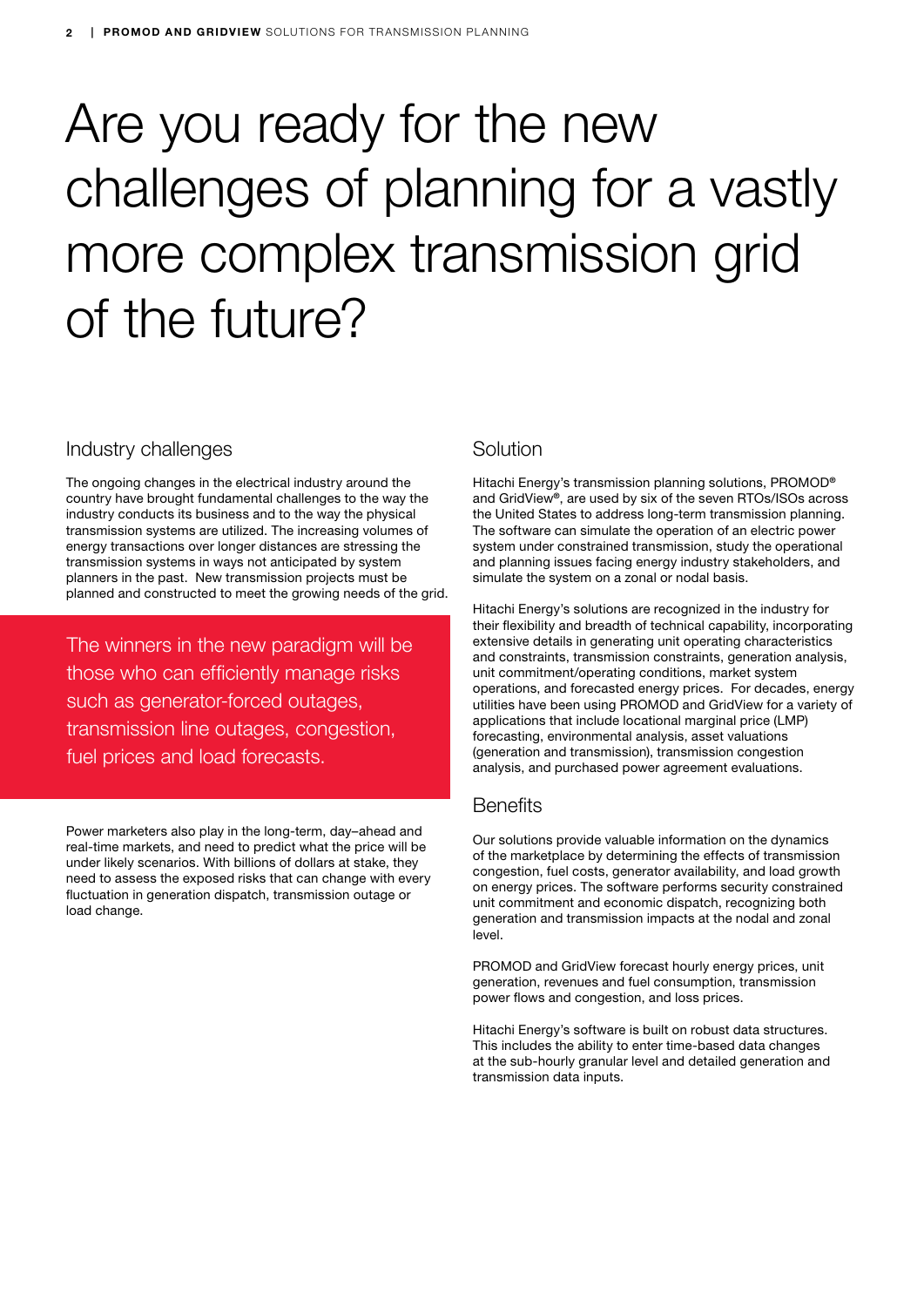## Transmission planning use cases

#### Optimal location of transmission circuits

Model proposed transmission circuits and examine several output variables to determine where to construct new circuits to receive maximum benefits to stakeholders

### Optimal MW rating of project

Upon locating the most favorable interconnection points for transmission circuits, adjust the MW rating, resistance, and reactance of the transmission facility to determine the optimal amount of transfer capacity.

#### Congestion impacts on grid

Determine impacts on existing individual transmission circuits, flowgates and contingencies caused by the planned project. Impacts could be added congestion or relief of existing congestion.

#### Impacts to your local system

Determine if planned and proposed projects will be a benefit or detriment to your local system.

#### Environmental impacts

Determine environmental impacts of new transmission circuits.

#### Zonal or nodal analysis

Forecast results on a zonal or nodal basis.

#### Production cost savings

Examine the reduction in production costs as a result of new transmission facilities.

#### Data access

- Data can be licensed for the WECC, East and ERCOT regions as well as many international regions.
- Access the WECC Anchor Data Set as well as other ISO specific data for economic transmission analysis studies.

#### Reliability studies

Export a one-hour snapshot into a power flow software for evaluation of voltage and stability studies, which provides consistency between reliability and economic evaluations meeting FERC 1000 requirements.

# Output data

#### Transmission line flows

Line Flow Reports will display hourly flows on individual transmission circuits, flowgates, and contingencies used to determine impacts to the transmission grid as a result of generator additions.

#### Transmission congestion values

- Model will output the binding constraint congestion component to provide insights on how the constraint is affecting the bus LMP congestion component.
- Model will produce the sensitivity or shadow price of the constraint, which shows the change in production cost when relaxing the limit.
- Model can provide the overall congestion cost of the constraint, which provides information on what binding constraints has the highest cost impact on the system.

#### Forecasted Locational Marginal Prices (LMP)

Reports on sub-hourly, hourly, weekly, or monthly zonal and nodal locational marginal prices for individual buses, hubs, and zones. Additionally, our solutions can decompose the LMP into the marginal loss component and congestion component. High LMPs act as a signal for transmission congestion or lack of generation. Low LMPs act as a signal for trapped low-cost generation or a need for additional transmission capacity.

#### Production costs

Examine the production cost before and after the transmission project to determine the overall and area level financial benefits.

# The transmission grid of the future is evolving today – plan ahead with PROMOD and GridView.